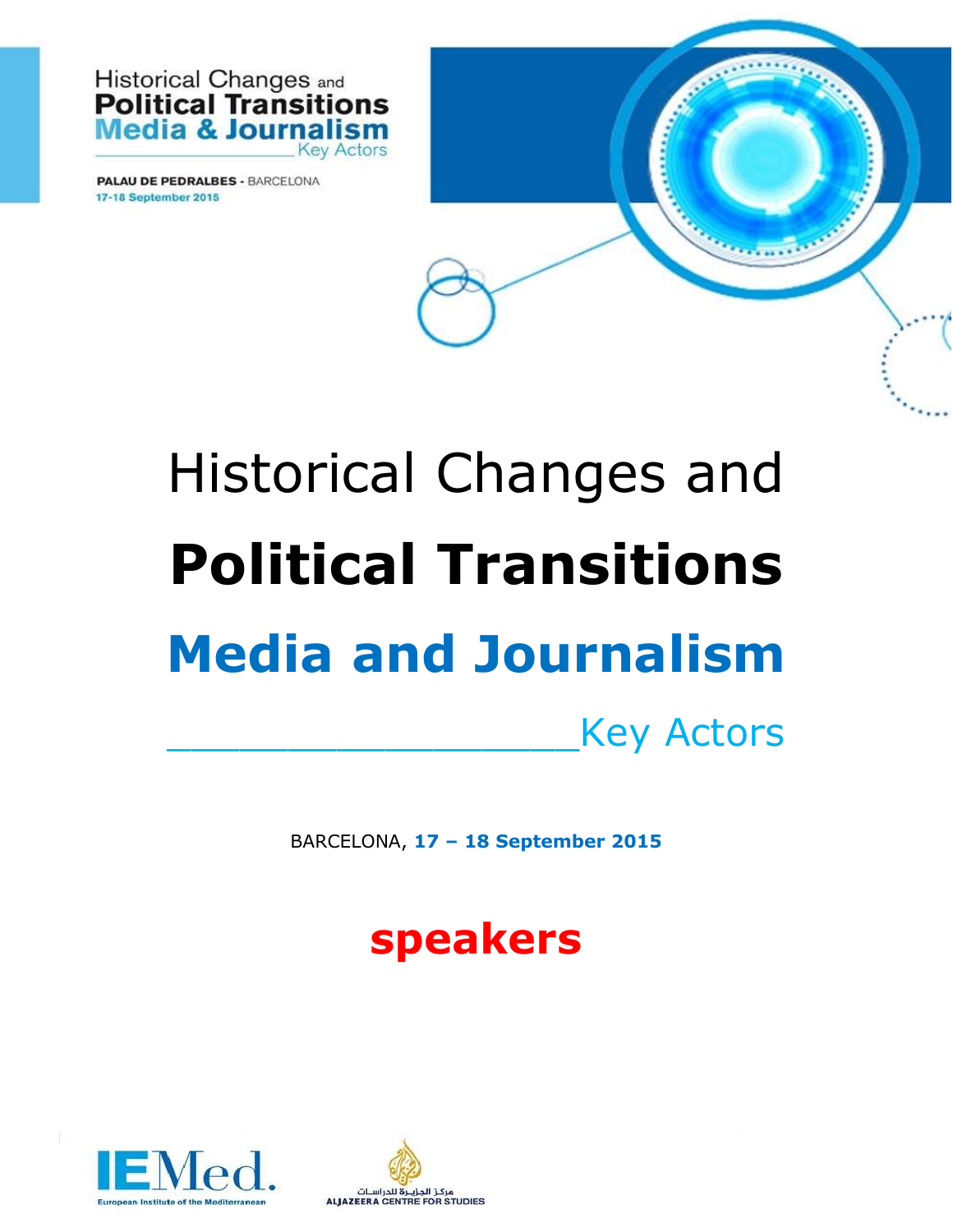**PALAU DE PEDRALBES - BARCELONA** 17-18 September 2015



#### **Senén Florensa**

Ambassador Florensa has been president of the executive committee of the European Institute of the Mediterranean (IEMed) since 2005. He was Secretary General for Foreign Affairs of the Government of Catalonia from 2011 to 2012 and the Spanish Ambassador to Tunisia from 2000-2004. He has also been Director of Studies at the Diplomatic School of the Spanish Ministry of Foreign Affairs and Cooperation, and Professor of International Economics and Development at the Universidad Complutense de Madrid.

#### **Salah Eddin Elzein Mohammed**

Director of Al Jazeera Centre for Studies. Prior to this, he was involved in academic research and teaching at the University of Witwatersrand in Johannesburg. He served as a research coordinator with the Johannesburg-based Volunteer and Service Enquiry Southern Africa. His research and teaching were focused on citizenship and development challenges in Africa and Latin America.

### **Fathallah Sijilmassi**

Secretary General of the Union for the Mediterranean since 2012. He was reelected as the Secretary General of the Union for the Mediterranean on 4 December 2014. He is a career diplomat for the Moroccan government since 1989, he specialises in economic international relations in particular with regards to Euro-Mediterranean issues. After working in the banking sector, he participated actively in the negotiations of free trade agreements with the European Union, the United States, and several Arab and African countries.





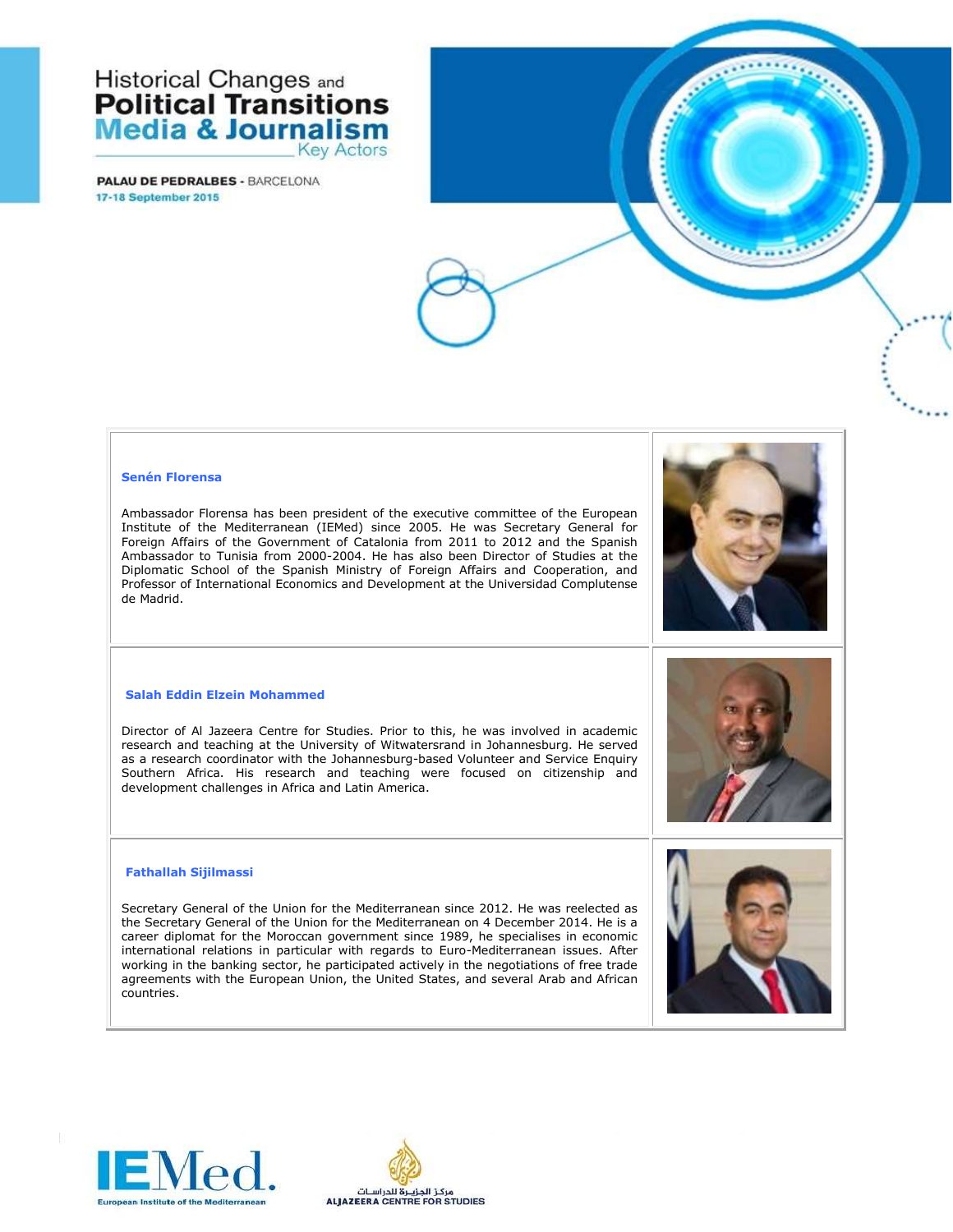**PALAU DE PEDRALBES - BARCELONA** 17-18 September 2015



### **Moez Sinaoui**

Spokesperson for the Presidency of the Republic of Tunisia. He began his career as a lawyer and diplomat. He worked with as the Tunisian representative for the Food and Agriculture Organisation (FAO) in Italy. He was the head of communication in the first Tunisian government after the fall of Ben Ali and director of communication at Nessma TV (in Tunisia) between 2008 and 2011. He was also the communication and public affairs director at the Secretariat of the Union for the Mediterranean.

#### **Ilhem Allagui**

Associate professor at Northwestern University in Qatar. She holds a PhD in Communication Studies from the University of Montreal, Canada. Her research focuses on the social integration of new media in the Arab region as well as the evolution and development of the media and communications industry in the Middle East and North Africa region. In 2007 she launched the Emirates Internet Project (EIP).)



#### **Marwan Bishara**

Al Jazeera's senior political analyst. He is a former a professor of International Relations at the American University of Paris and a fellow at the Ecole des Hautes Etudes en Sciences Sociales. He is an author of Palestine/Israel: Peace or Apartheid which was published in 2001 and The Invisible Arab in 2012. Prof Bishara has written extensively on global politics.



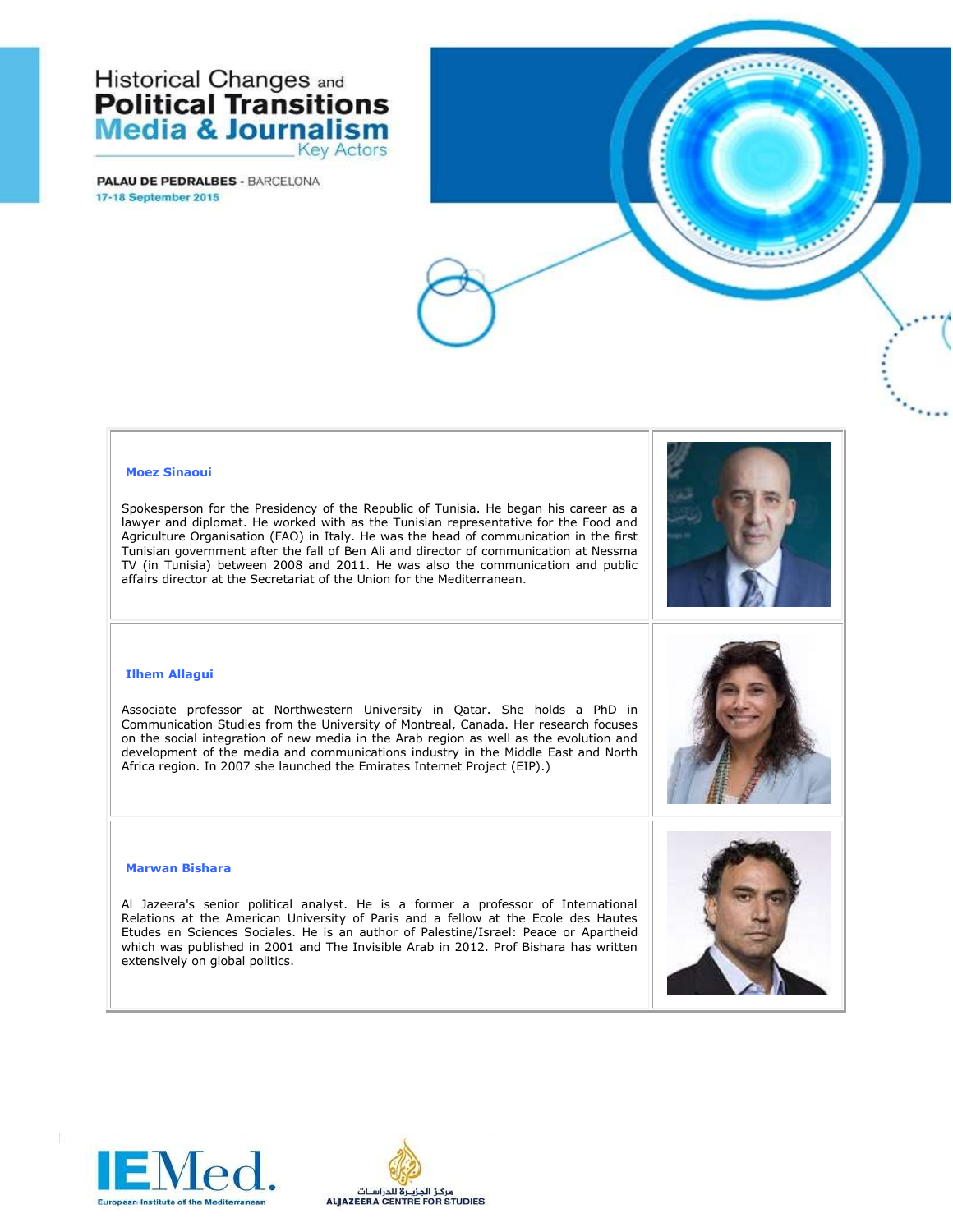**PALAU DE PEDRALBES - BARCELONA** 17-18 September 2015



### **Bichara Khader**

Senior research associate at IEMed and president of the the Euro-Mediterranean Study Commission's general assembly. He is Emeritus professor at the Université Catholique de Louvain (Belgium) where he founded the Centre of Studies and Research on the Contemporary Arab World. He has been a member of the group of high experts on the Common Foreign and Security Policy of the EU and the group for Euro-Mediterranean cultural dialogue.

#### **Maciej Stasinski**

Journalist and editor at the Polish newspaper Gazeta Wyborcza since 1995, covering Spain and Latin America. He is a correspondent of La Vanguardia in Poland. In 2015, he published the book Diabel umiera w Havanie ("The evil Dies in Havana"). He regularly writes about political affairs in Cuba, Mexico, Spain and Catalonia.

#### **Xavier Vidal-Folch**

Journalist and former deputy editor of the Spanish newspaper El País, and correspondent in Brussels from 1994 to 2000. In 1999, he received the Ortega y Gasset Journalism Award and the Francisco Cerecedo Award from the Spanish section of the Association of European Journalists in 2013. He has been the President of the World Editors Forum since December 2008.





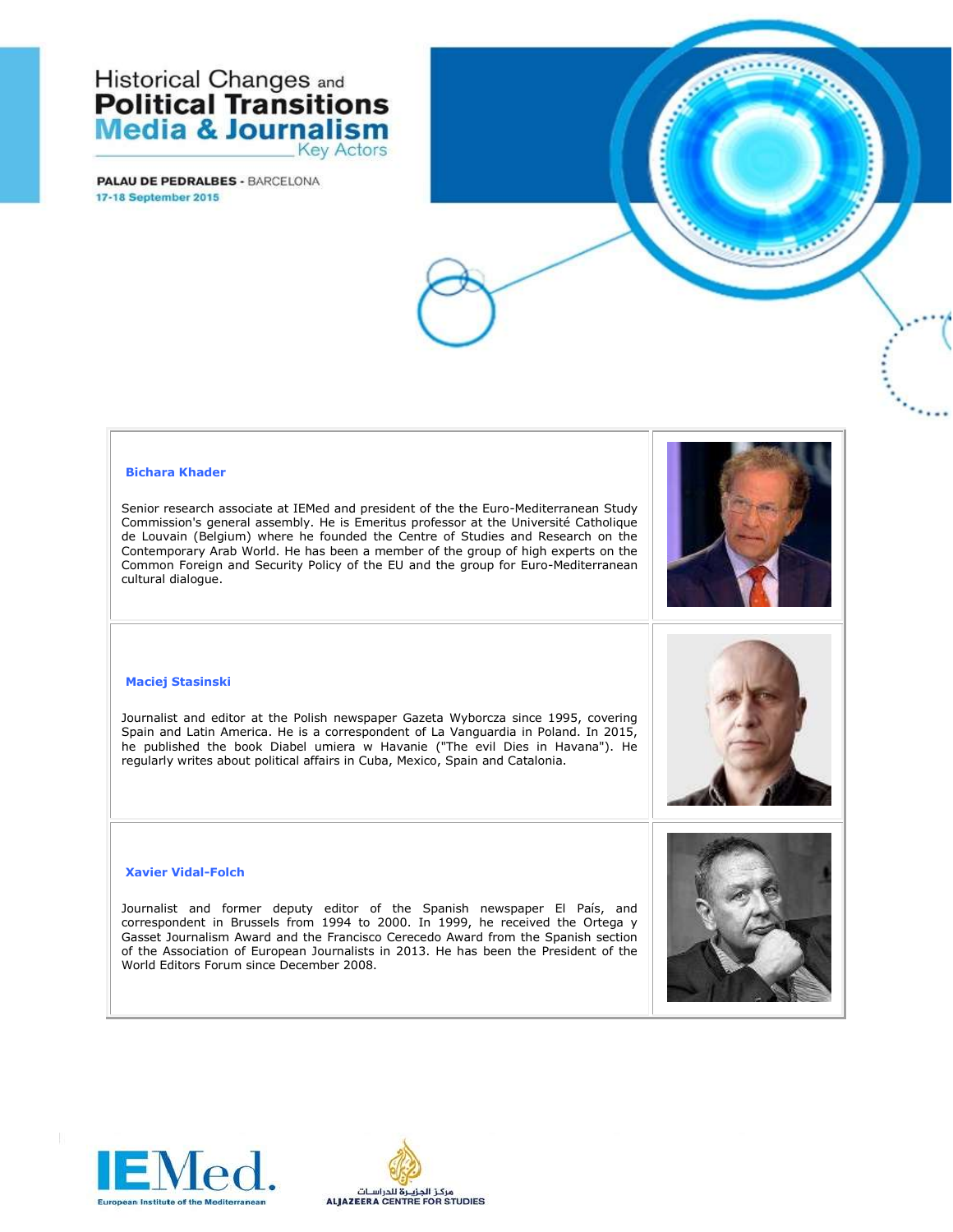**PALAU DE PEDRALBES - BARCELONA** 17-18 September 2015

#### **Josep Maria Martí i Font**

Journalist and writer. Between 1973 and 1979, he participated in various projects of alternative press that were created in the last years of Francisco Franco's dictatorship and the beginning of the Spanish transition to democracy like Star, Disco Express, Fotogramas and Vibraciones. He was a correspondent for El Pais in Germany and France. Since 2010, he has been a professor in the master's program on International Journalism at the Pompeu Fabra University.



#### **Rosa Massagué**

Columnist at El Periódico de Catalunya since its foundation in 1978. She has been a correspondent in London and Rome, a special envoy, the head of external relations and editor-in-chief. She has also worked as a commentator on radio and television programs. She is a member of Reporters Without Borders and she lectures at the joint master program on International journalism at the University of Barcelona and Columbia University in New York.

#### **Thembisa Fakude**

Head of Research and International Relations at Al Jazeera Centre for Studies. Prior to joining Al Jazeera, he was bureau chief of Al Jazeera Media Network in Southern Africa and chairperson of the Foreign Correspondents Association of Southern Africa. He has is also a founding member of the Afro-Middle East Centre (AMEC). He holds a master's degree in politics from the University of Witwatersrand (South Africa).





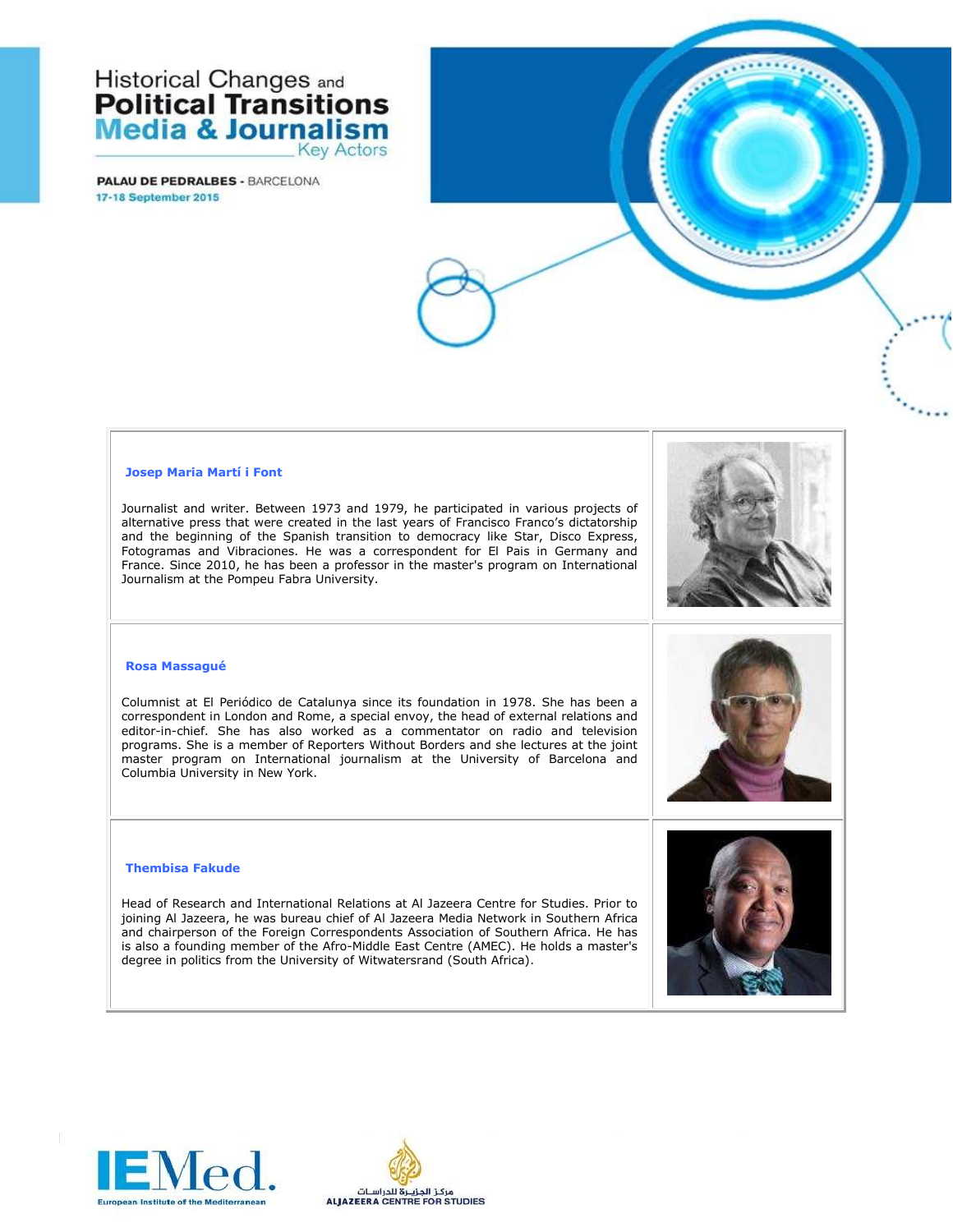**PALAU DE PEDRALBES - BARCELONA** 17-18 September 2015



#### **Francois Bonnet**

He worked at the French weekly, VSD, the daily Libération, and then Le Monde (1995- 2006) where he was the editor of the international desk. He was also deputy director of Marianne in 2007. He is co-founded Mediapart in 2008 and is currently its editorial director. He regularly writes articles about the current affairs on his own webpage.

#### **Fatima El Issawi**

Freelance journalist reporting in the Middle East for the BBC, AFP and Asharq Al-Awsat. She is a research fellow at Polis, the journalism and society think-tank in the Department of Media and Communications at the London School of Economics since 2011. She is also a senior lecturer of Journalism at the Essex University. She is currently leading a project entitled "Arab National Media and Politics: Democracy Revisited".

#### **Ridha Kéfi**

Writer and journalist. He founded the online publication Kapitalis.com, a French website widely read in Tunisia. Former correspondent for Jeune Afrique in Tunisia. In 2011 he became a member of the National Authority for the Reform of Information and Communication (INRIC), which is in charge of making proposals for reforming the media during the transition period. He is an editorial advisor at Afkar/Ideas.



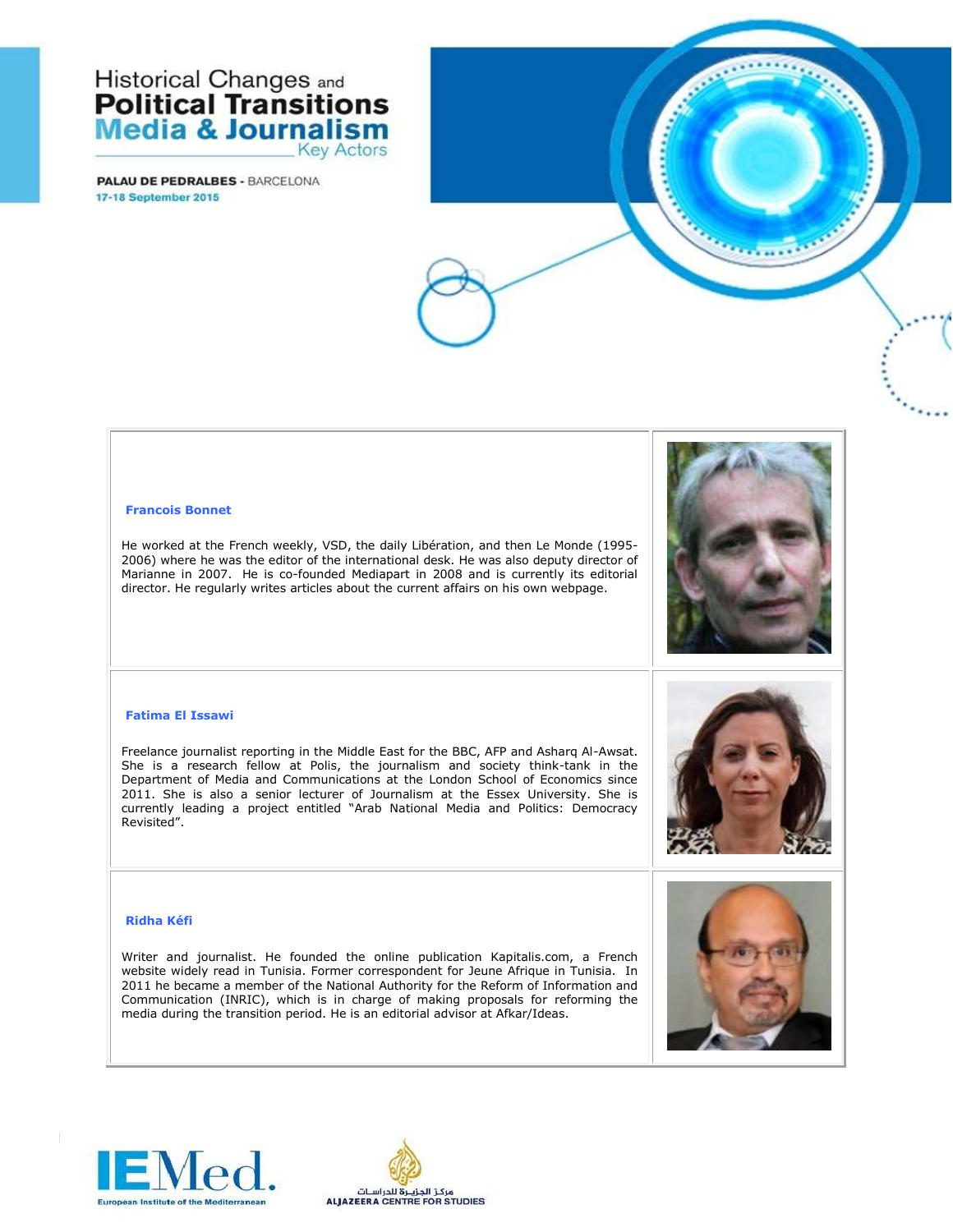**PALAU DE PEDRALBES - BARCELONA** 17-18 September 2015

#### **Cristina Manzano**

Director of Esglobal.org. She has a blog in the Spanish edition of The Huffington Post and collaborates with various media like El Periódico de Catalunya and OpenDemocracy. She was Deputy Director of the Fundación para las Relaciones Internacionales y el Diálogo Exterior (the "Foundation for International Relations and Foreign Dialogue") and General Director of Reporter for ten years. She is currently a member of the administrative board of the European Council on Foreign Relations and of the scientific board of Real Instituto Elcano.



#### **Iñigo Sáenz de Ugarte**

He is a journalist and the founding member of the of Público, where he was an editorin-chief and later a correspondent in London. He is currently the deputy director of he also worked for the Informativos Telecinco from 1998 to 2006 as the morning news editor covering news on Israel, Palestine and Afghanistan. He was also the director of the Informativos Telecinco website. He started a blog entitled Guerra Eterna in 2003. Today, he is Deputy Director of Eldiario.es.

#### **Ihsane El Kadi**

Journalist since 1984 in 1994 he co-founded The Tribune and was its editor until 1996. He was a freelance journalist for ten years and was a correspondent for several newspapers, magazines and websites including La Croix and Le Point in France as well as the daily Oran Algéria Interface. He also co-founded the financial weekly Les Afriques in 2007. He is the director of Maghreb Emergent and an editorial advisor for Afkar/Ideas.





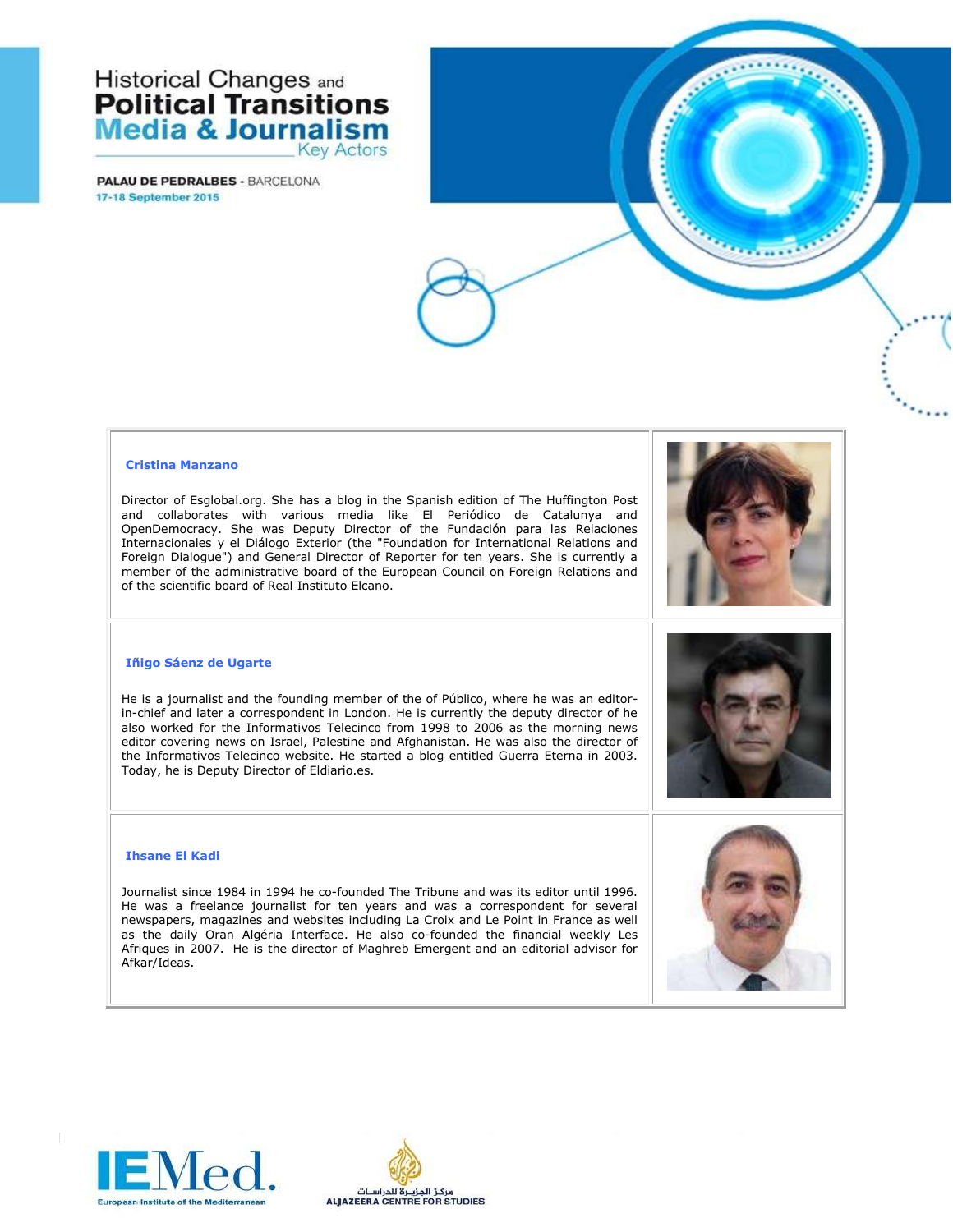**PALAU DE PEDRALBES - BARCELONA** 17-18 September 2015





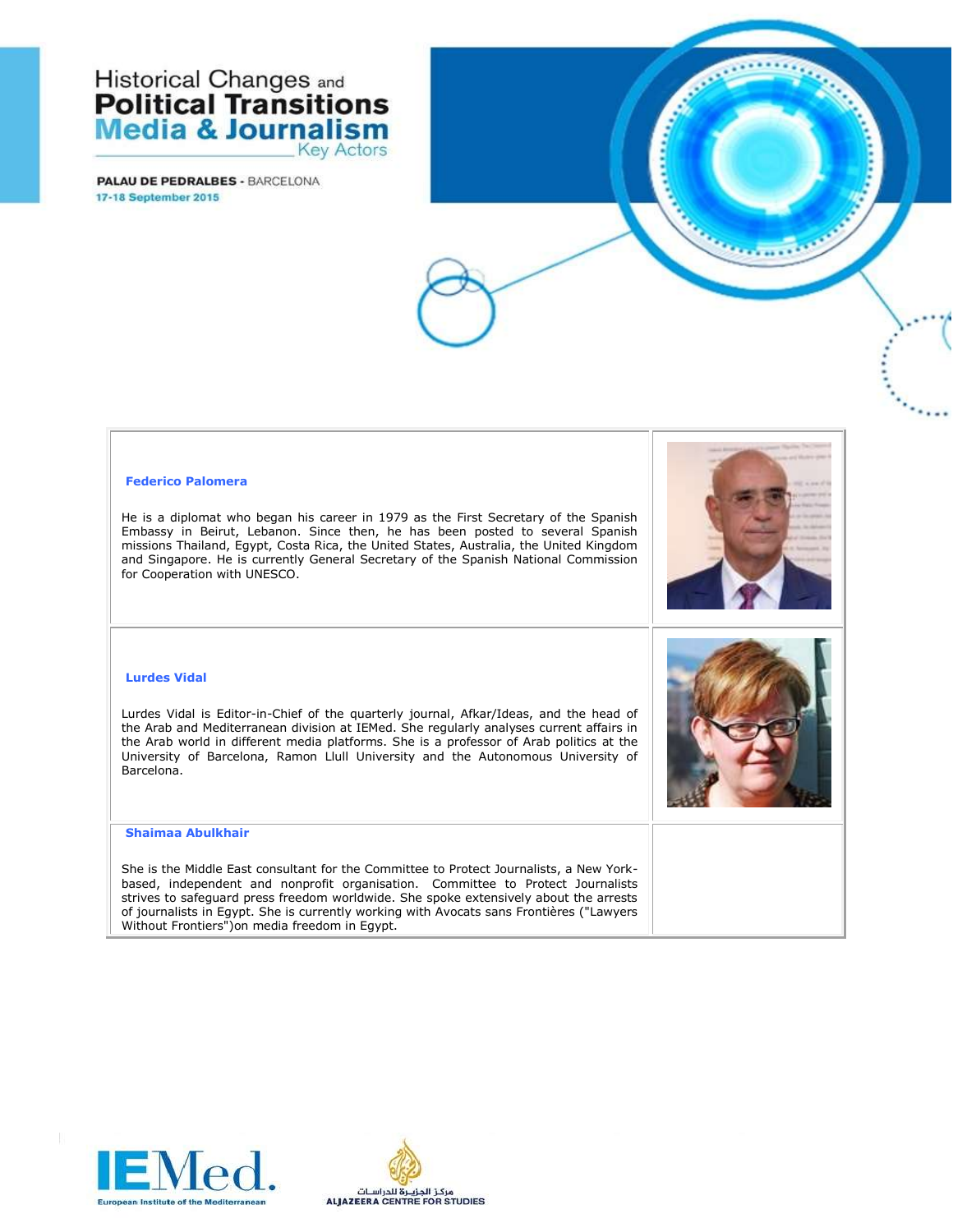**PALAU DE PEDRALBES - BARCELONA** 17-18 September 2015



#### **Larbi Chouikha**

Professor at the Institut de Presse et des Sciences de l'Information at the University of La Manouba, the main media university in Tunisia. He participated in the work of the Independent High Authority for Elections, a government agency in charge of organising and supervising elections and referendums in Tunisia after the fall of Ben Ali. He also took part in the work of the National Authority for the Reform of Information and Communication (INRIC).

#### **Beata Klimkiewicz**

Assistant professor at the Institute of Journalism and Social Communication at the Jagiellonian University. She is an expert for the European Commission in developing indicators for measuring media pluralism and the independence of media regulatory authorities. She contributed to the UNESCO report, "World Trends in Freedom of Expression and Media Development." She also provided policy expertise for the Polish National Broadcasting Council and Ministry of Culture.

### **Maâti Monjib**

Professor of history at the University of Mohammed V-Rabat (Morocco). He has taught in different universities in Morocco, Senegal and the United States. He has also organised the Press Now Investigative Journalism Prize in 2007-9 in Morocco and is founder and director of the Ibn Rochd Center for Studies and Communication (also in Morocco). Furthermore, he is a founding member of the 20 February Movement Support Council.





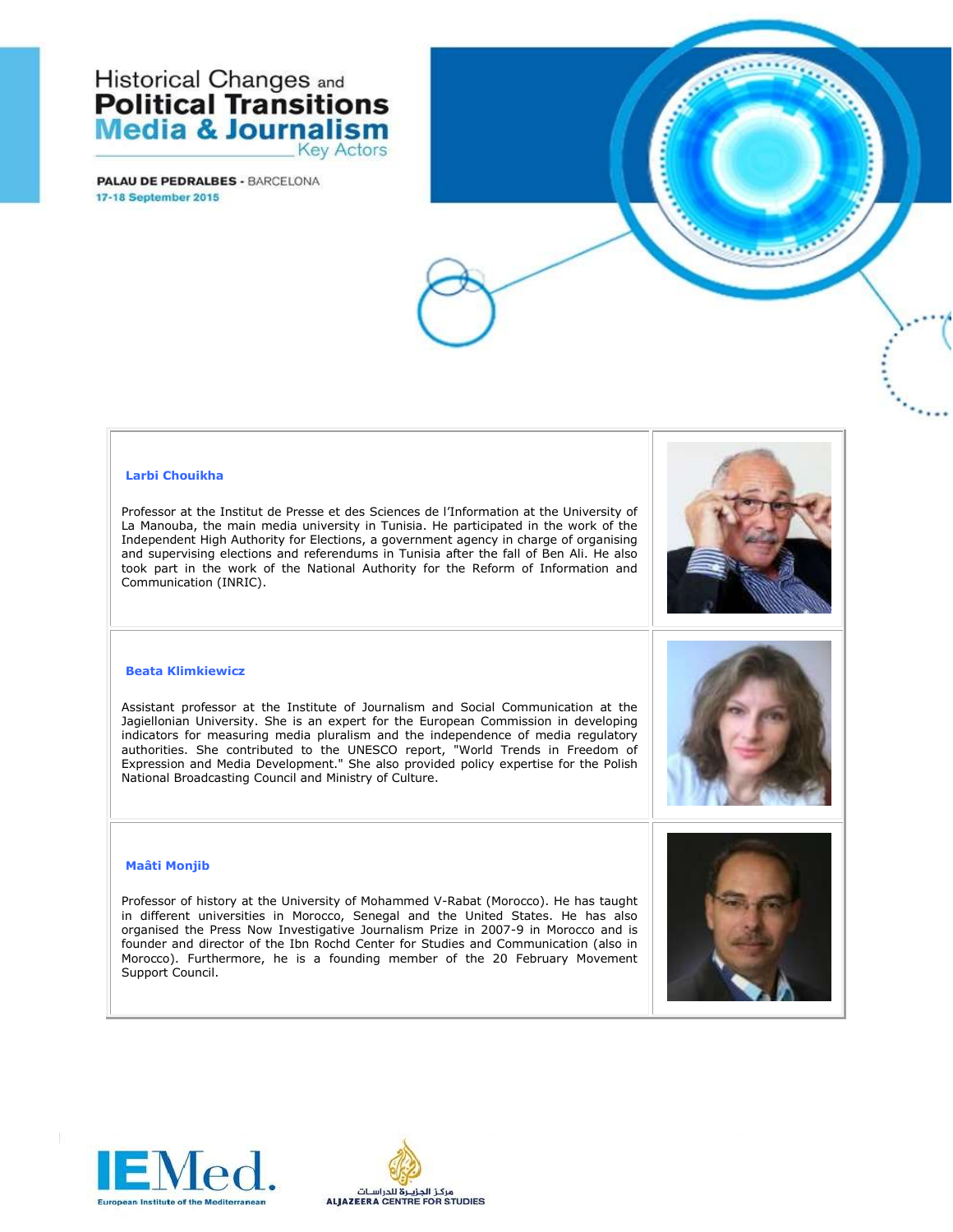**PALAU DE PEDRALBES - BARCELONA** 17-18 September 2015



#### **Naomi Sakr**

Professor, author, public speaker, former journalist, editor and country analyst for The Economist. She is professor of media policy and director for the Communication and Media Research Institute's Arab Media Centre. In addition to her consulting work for different international organisations, she has authored several books including: Satellite Realms: Transnational Television, Globalization and the Middle East (2003) and Arab Television Today (2007) as well as two collections about women and media in the Arab world.

#### **Albert Sáez**

Journalist and professor of the master's program on Integrated Corporate Communication at Ramon Llull University (Barcelona). He worked for various media like Televisió de Catalunya, Catalunya Ràdio, El Observador, Radio Barcelona-Cadena SER, El matí de Catalunya Ràdio and Els matins. He was Deputy Director of Avui from 1998 to 2006, before joining the editorial team of El Periódico de Catalunya where he is currently Deputy Director.

#### **Ali Lmrabet**

Former diplomat. He is known mostly for creating the weekly satirical journal, Demain (later renamed Demain Magazine), in 2000. Previously, he worked at the Moroccan newspaper, Le Journal Hebdomadaire, and has been a correspondent in Morocco for the Spanish newspaper, El Mundo, between 2004 and 2008. He is also a member of the Moroccan Association for Human Rights.





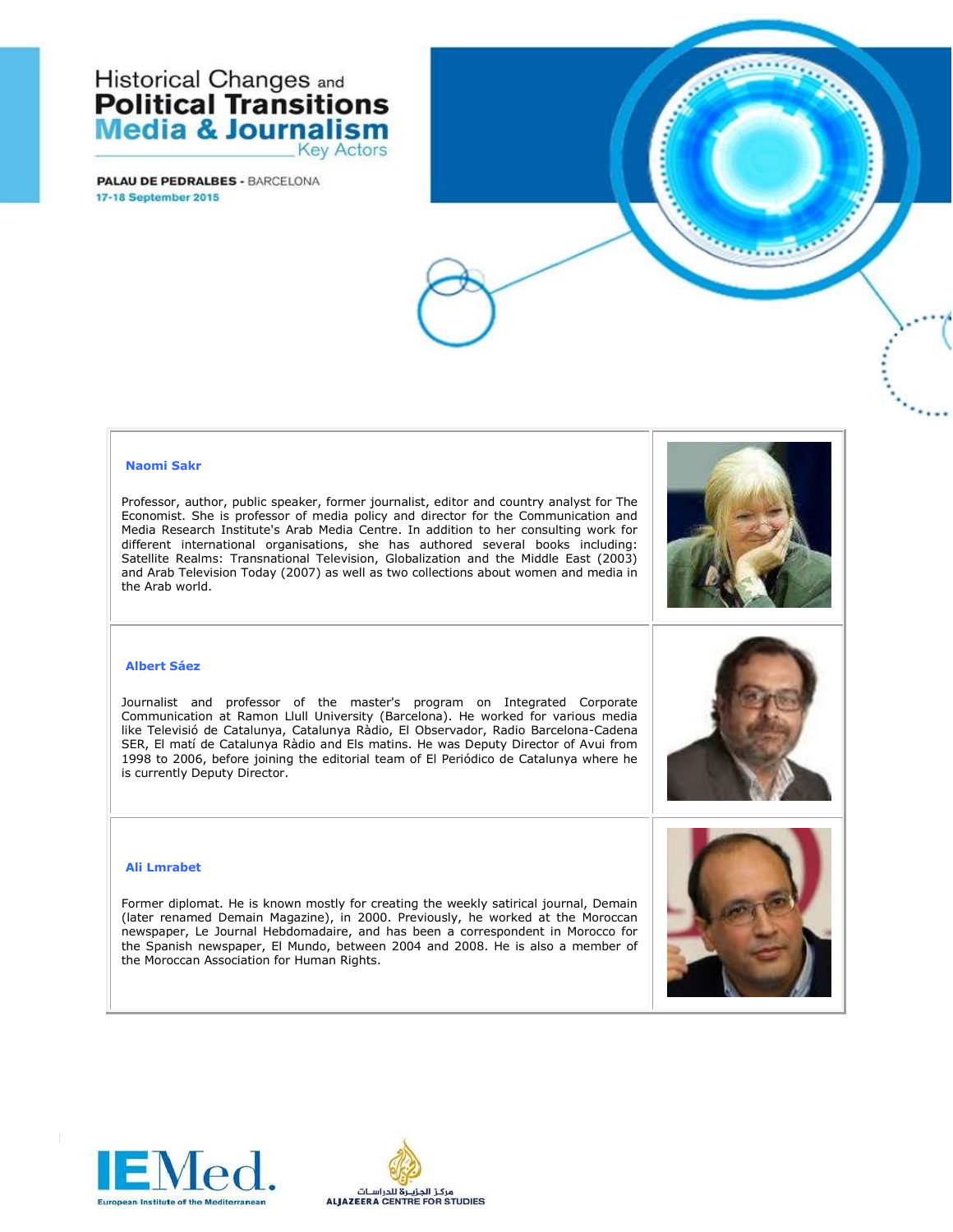**PALAU DE PEDRALBES - BARCELONA** 17-18 September 2015

#### **Daoud Kuttab**

Chairman of the Arab Reporters for Investigative Journalism. He is a Palestinian journalist, media activist and a former professor at Princeton University. He is also a regular columnist for Almonitor.com, The Huffington Post, AlArabiya.Net and the Jordan Times. He is the director general of Community Media Network, an NGO dedicated to advancing independent media in the Arab region. He established and headed the Institute of Modern Media at Al-Quds University from 1996 to 2007. Furthermore, he established in 2000 the Arab world's first internet radio station, AmmanNet. He has received a number of international awards including the CPJ Freedom of Expression Award and the IPI World Press Freedom Hero.



#### **Abigail Fielding-Smith**

Prior to taking on her role as a senior reporter at London-based Bureau for Investigative Reporting, Fielding-Smith spent six years as a reporter in the Middle East, covering the Arab Spring and the subsequent civil war in Syria for the Financial Times. She was awarded a UK Foreign Press Award in 2013 for her role in a Financial Times investigation into Gulf funding for Syrian rebels. She has been commissioning editor for politics and international affairs titles at IB Tauris and head of editorial development at Coda Story, a digital platform for international crisis reporting.

#### **Alain Gresh**

Editor of Le Monde Diplomatique and a regular writer for Nouvelles d'Orient and Orient XXI. He is a member of the administrative council of the Institute of the Arab World (IMA) and president of the Association of French journalists specialised on the Maghreb and the Middle East (AJMO) in Paris. He published De quoi la Palestine est-elle le nom ? in 2012 and Les cent clés du Moyen-Orient in 2011.



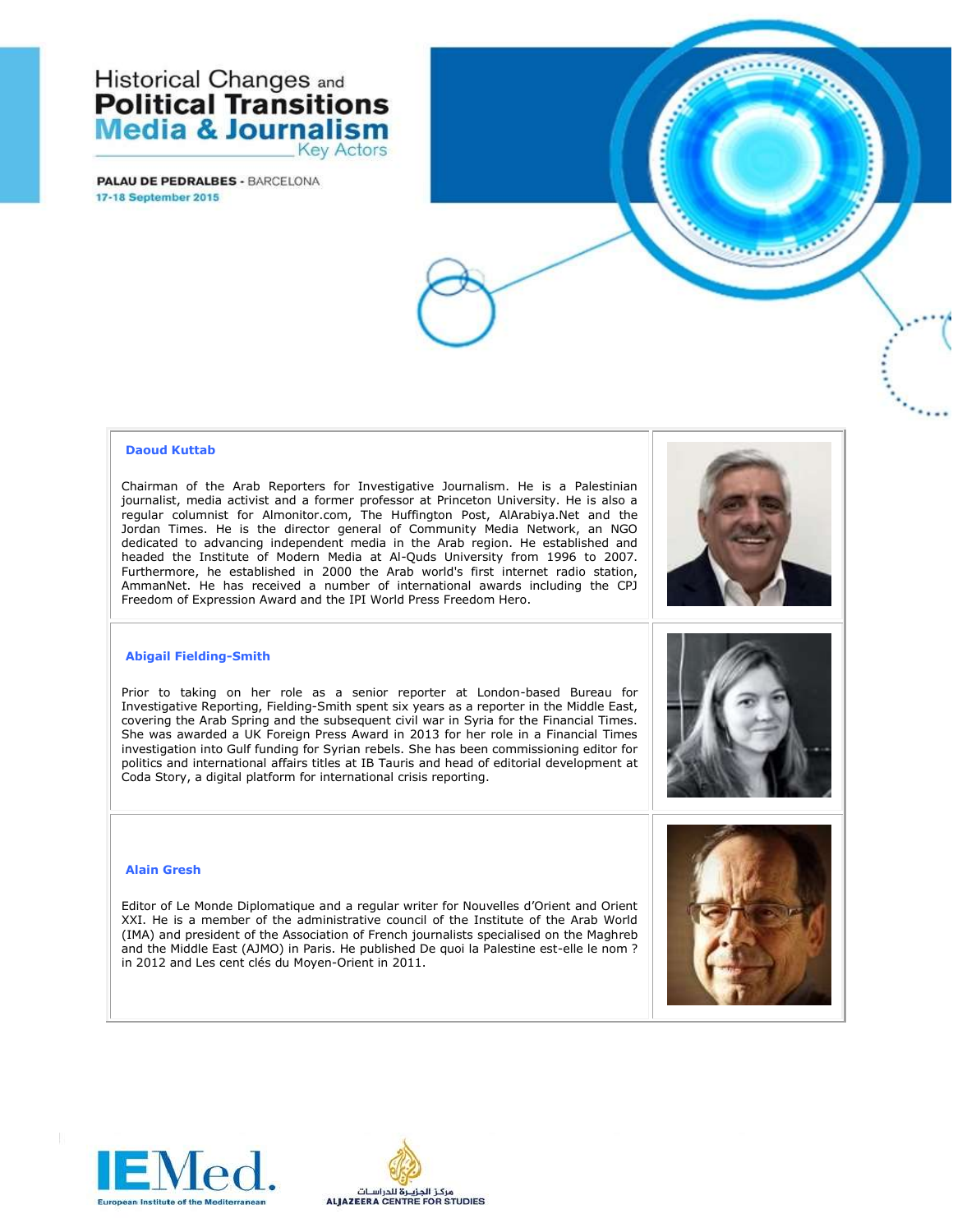**PALAU DE PEDRALBES - BARCELONA** 17-18 September 2015

#### **Zahera Harb**

Senior Lecturer in International Journalism at the City University London. She has been a news reporter in Lebanon, a co-producer and a presenter of popular socio-political programmes like Khamseh Ala Sabaah, 5/7, Al Hadath and Ala Madar Assaa. She has also been a news anchor at Tele Liban (the public service TV in Lebanon). She produced several documentaries for Lebanese TV stations and completed reporting assignments for BBC Arabic service (radio), CNN World Report and Dutch TV. She is a regular contributor to the daily Assafir.



#### **Eduardo Martín de Pozuelo**

Investigative journalist at La Vanguardia. He has written extensively about corruption and mafia connections in Spain as well as the "disappeared" during the Spanish, Argentinean and Chilean dictatorships. He has been awarded the 1985 Ortega y Gasset Prize and the 2009 Raoul Wallenberg Prize. Among his last publications are El Franquismo, Cómplice del Holocausto (2012) and the novel, Sin Cobertura (2010), which is about the Second Gulf War.

#### **Carme Colomina**

Columnist on international affairs at Ara. She served as a correspondent in Brussels for five years. She was also head of the international desk at Catalunya Radio. Furthermore, she was special envoy in Afghanistan during the war in 2001 and authored 10 preguntas y respuestas sobre la comunicación de los ciudadanos con las instituciones europeas (edited by the Consejo Catalán del Movimiento Europeo). She writes regularly on her blog.







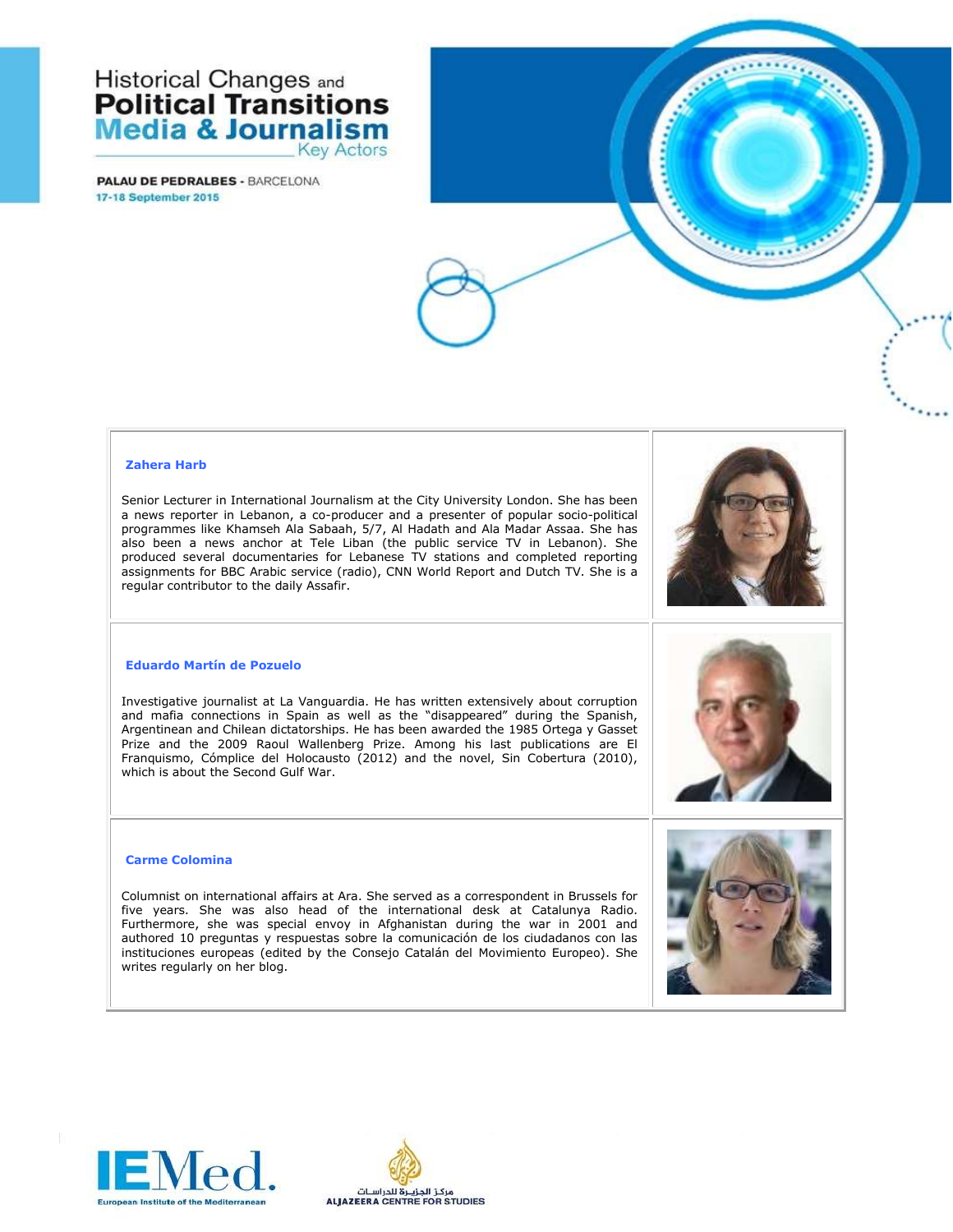**PALAU DE PEDRALBES - BARCELONA** 17-18 September 2015



#### **Ricard González**

Journalist and political scientist. He defines himself as a globetrotter and is particularly passionate about the Middle East, its cultures, history and politics. He was a correspondent in Washington for six years, working for El Mundo as well as other media outlets. Moreover, he contributes to El País, Ara and Afkar/Ideas, and has written Ascenso y caída de los Hermanos Musulmanes.

#### **Noha Mellor**

Professor of media, with special focus on pan-Arab media. She is also Deputy Director of the Research Institute for Media, Arts and Performance at the University of Bedfordshire. Her main research interests are Arab journalism and media, mediated religion and gender. She has previous professional experience in journalism as news producer both for the Danish Broadcasting and the BBC World Service, and has contributed to international media outlets such as The New York Times and Financial Times.

#### **Lina Attalah**

Editor-in-Chief of the online newspaper Mada Masr (Egypt). Before joining the English edition of Al-Masry Al-Youm, she wrote for Reuters, Cairo Times, The Daily Star, and the Christian Science Monitor among others. In 2005, she worked as radio producer and campaign coordinator with the BBC World Service Trust in Darfur, Sudan. She is particularly drawn to border areas where human geography issues of conflict and desire are rampant.







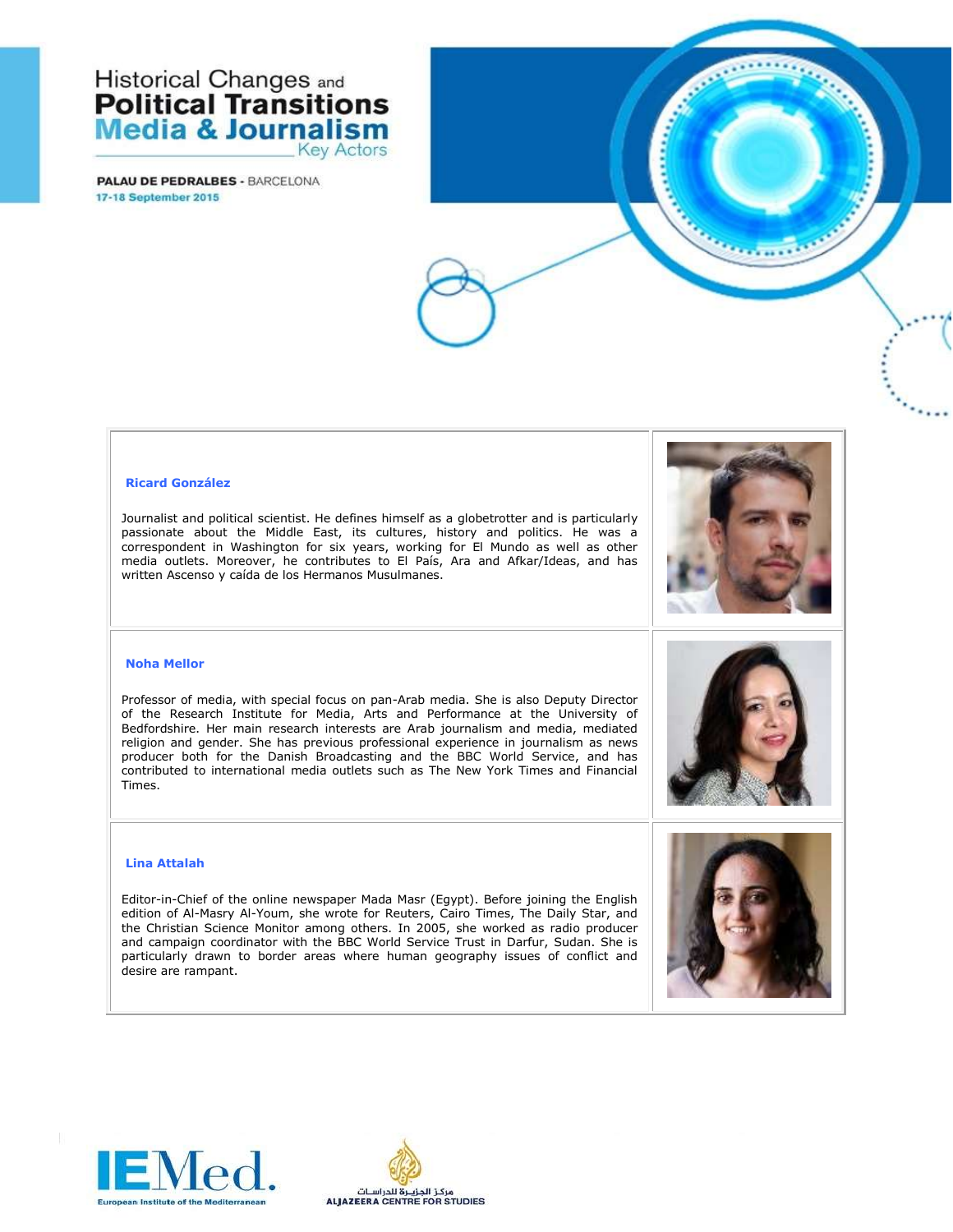**PALAU DE PEDRALBES - BARCELONA** 17-18 September 2015

#### **Donatella Della Ratta**

Postdoctoral fellow at the University of Copenhagen and at the Danish Institute in Damascus (Syria). Her doctorate work revolves around the politics of Syrian media industry, particularly television dramas. She has published several book chapters and two monographs on Arab satellite networks. She is now shifting her research focus on remix practices, active citizenship and creative resistance in the Arab uprisings. She has also been managing the Creative Commons Arab World community for the past four years, and has a blog on Arab media.



#### **Leila Nachawati**

Spanish-Syrian writer and rights advocate. She has worked with media outlets like Al Jazeera English, El Mundo, Global Voices Online, Global Voices Advocacy and Eldiario.es. She is the communications officer for APC.org, a network of activists who support people and organizations through the use of information and communications technology. She is a professor of communications at Carlos III University where she teaches international journalism, violence in media, and civic participation in the internet. She is also co-founder of Syria Untold.

### **Sana Sbouai**

Editor-in-chief of the French edition of Inkyfada, a Tunisian web magazine and the project of the Tunisian NGO Al Khatt. She was a journalist at Nawaat.org from 2012 to 2013. She regularly contributes to Slate Afrique, and writes about social issues such as equality, economic and social rights, migration, the environment and the media.